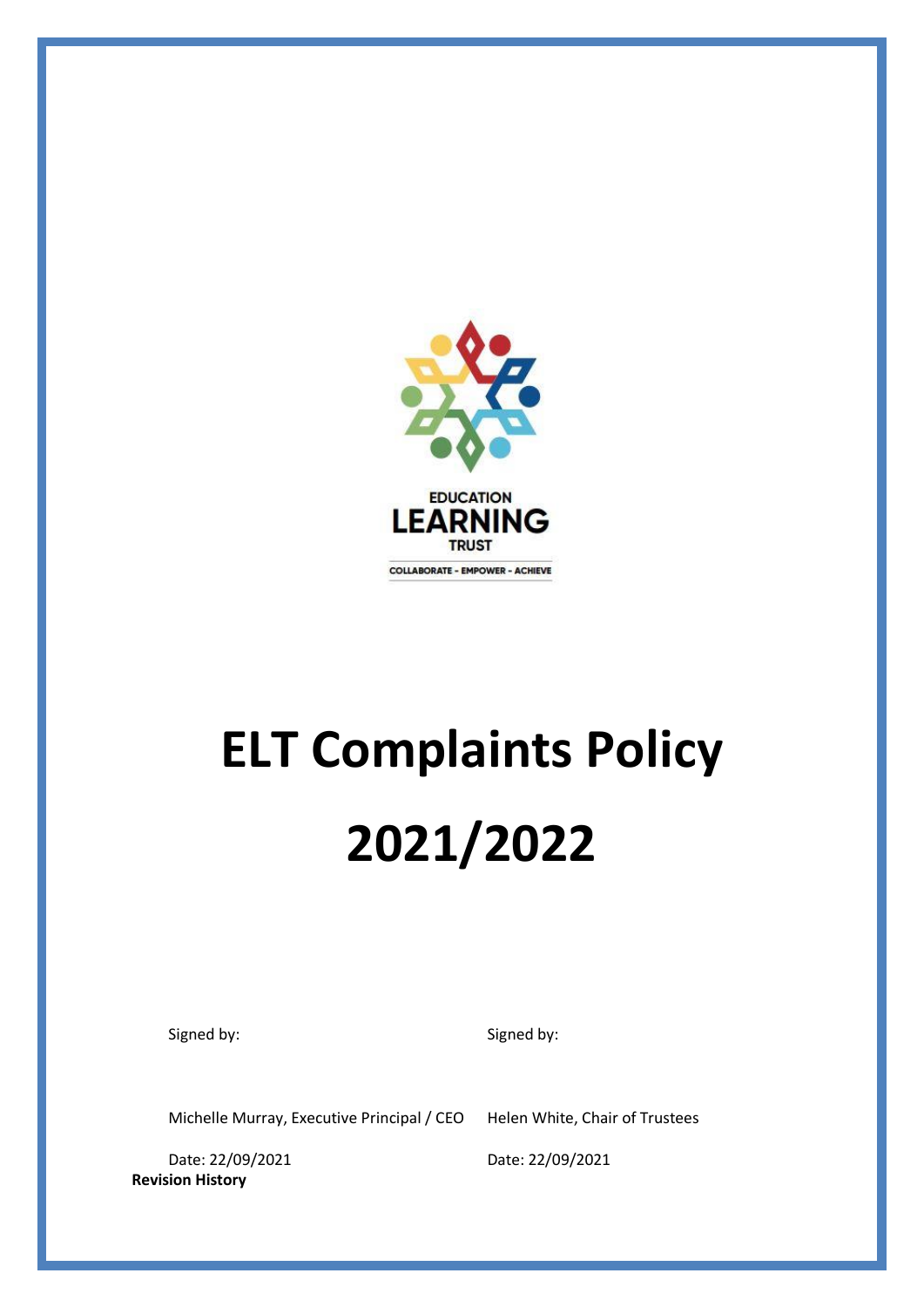

| Date              | Document<br>Version | <b>Document Revision History</b>                                                                                                                                                           | Document Author /<br><b>Reviser</b>        | <b>Document Approver</b>         |
|-------------------|---------------------|--------------------------------------------------------------------------------------------------------------------------------------------------------------------------------------------|--------------------------------------------|----------------------------------|
| Autumn 2018       | 1.0                 | School Level Policy                                                                                                                                                                        | J Appleton.V<br><b>McManus</b>             | <b>Trust Board</b>               |
| 25/09/2019        | 1.1                 | Document annual review.<br>Minor amendments and reformatting, no significant changes.<br>Ratified on 25/09/2019 then circulated to Academies.                                              | Jill Jones, SBM                            | <b>Trust Board 25/09/19</b>      |
| Sept 2020         | 1.2                 | Document annual review<br>Minor amendments – no significant changes.<br>Approved on 11/10/20 then circulated to Admin Managers/Headteachers on<br>11/10/20 to circulate to staff and AGBs. | Jill Jones, ELT Primary<br><b>SBM</b>      | <b>Trust Baord 11/10/20</b>      |
| Jan 2021          | 1.3                 | Addition of Addendum for National Lockdown due to Covid19 Wording as per<br>Browne Jacobson (DK) & as per DfE advice.<br>Approved by CEO and circulated to schools 22/01/21.               | J Jones, HR &<br><b>Compliance Manager</b> | Trust Board 24/02/21             |
| September<br>2021 | 1.4                 | <b>Annual Review</b><br>Amends made as per Browne Jacobson review of model policy.<br>Annex 1 added.<br>Circulated to all schools 24/09/2021                                               | J Jones, HR &<br><b>Compliance Manager</b> | <b>Trust Board</b><br>22/09/2021 |

## **Content**

| Stage 4: Referral of complaint to Education and Skills Funding Agency (ESFA) 8 |  |  |  |  |  |
|--------------------------------------------------------------------------------|--|--|--|--|--|
|                                                                                |  |  |  |  |  |
| PART 3: Unreasonably Persistent Complainants and Unreasonable Complainant      |  |  |  |  |  |
|                                                                                |  |  |  |  |  |
|                                                                                |  |  |  |  |  |
|                                                                                |  |  |  |  |  |
|                                                                                |  |  |  |  |  |
|                                                                                |  |  |  |  |  |
|                                                                                |  |  |  |  |  |
|                                                                                |  |  |  |  |  |
|                                                                                |  |  |  |  |  |
|                                                                                |  |  |  |  |  |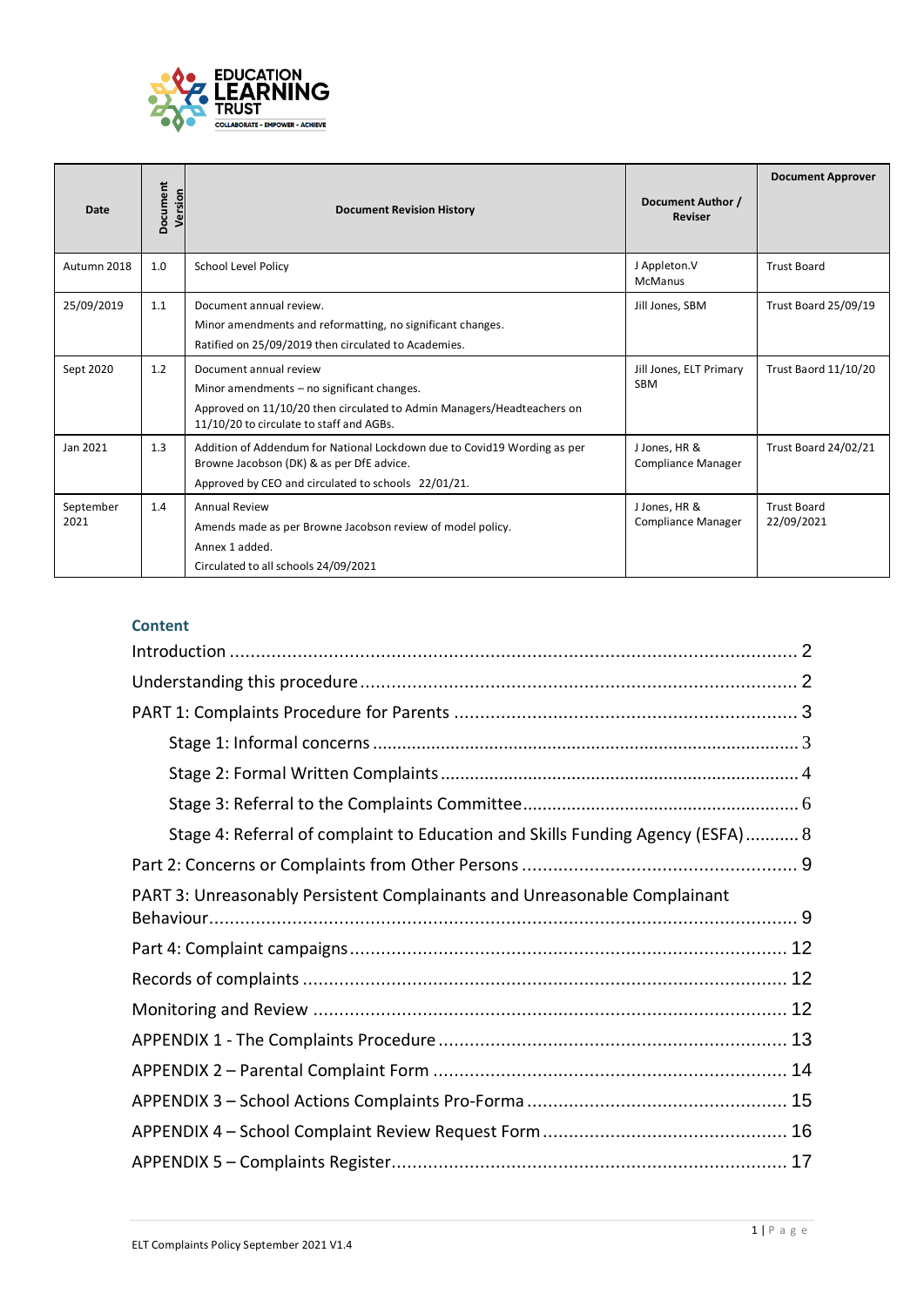

ANNEX 1 - [Matters excluded from scope of this policy](#page-18-0) ................................................ 18

#### <span id="page-2-0"></span>**Introduction**

The Trustees of the Education Learning Trust have approved and adopted this procedure to allow parents/carers of pupils attending schools of the ELT to raise a concern or complaint. The policy also makes provisions for concerns or complaints received from persons other than parents / carers or pupils.

This procedure does not apply to concerns and complaints relating to the matters listed in Annex 1.

The aims of the procedure are:

- to deal with any complaint against a school or any individual connected with it by following the correct procedure;
- to deal with all complaints thoroughly and by being open, honest and fair when dealing with the complainant.

All staff will be made aware of this complaints procedure and are expected to review this policy regularly in order that they are familiar with our process of dealing with complaints and can be of assistance when an issue is brought to their attention.

Reasonable adjustments will be made to this procedure where required to ensure that all complainants can access and complete this complaints procedure.

#### <span id="page-2-1"></span>**Understanding this procedure**

The trust expects all complainants to make reasonable attempts to seek an informal resolution.

In order to investigate your complaint as fully as possible, we have implemented a staged approach, a summary of which is set out at Appendix 1. We anticipate that almost all complaints that arise will be resolved at Stage 1 or Stage 2 below.

We expect our members of staff to be addressed in a respectful manner and for communication to remain calm at all times. The procedure under Part 3 of this policy will only be used on very rare occasions to deal with unreasonably persistent complainants or unreasonable complainant behaviour.

To enable a proper investigation, concerns or complaints should be brought to the attention of the school as soon as possible. In general, any matter raised more than 3 months after the event (the subject of the complaint) will not be considered.

An anonymous concern or complaint will not be investigated under this procedure unless there are exceptional circumstances.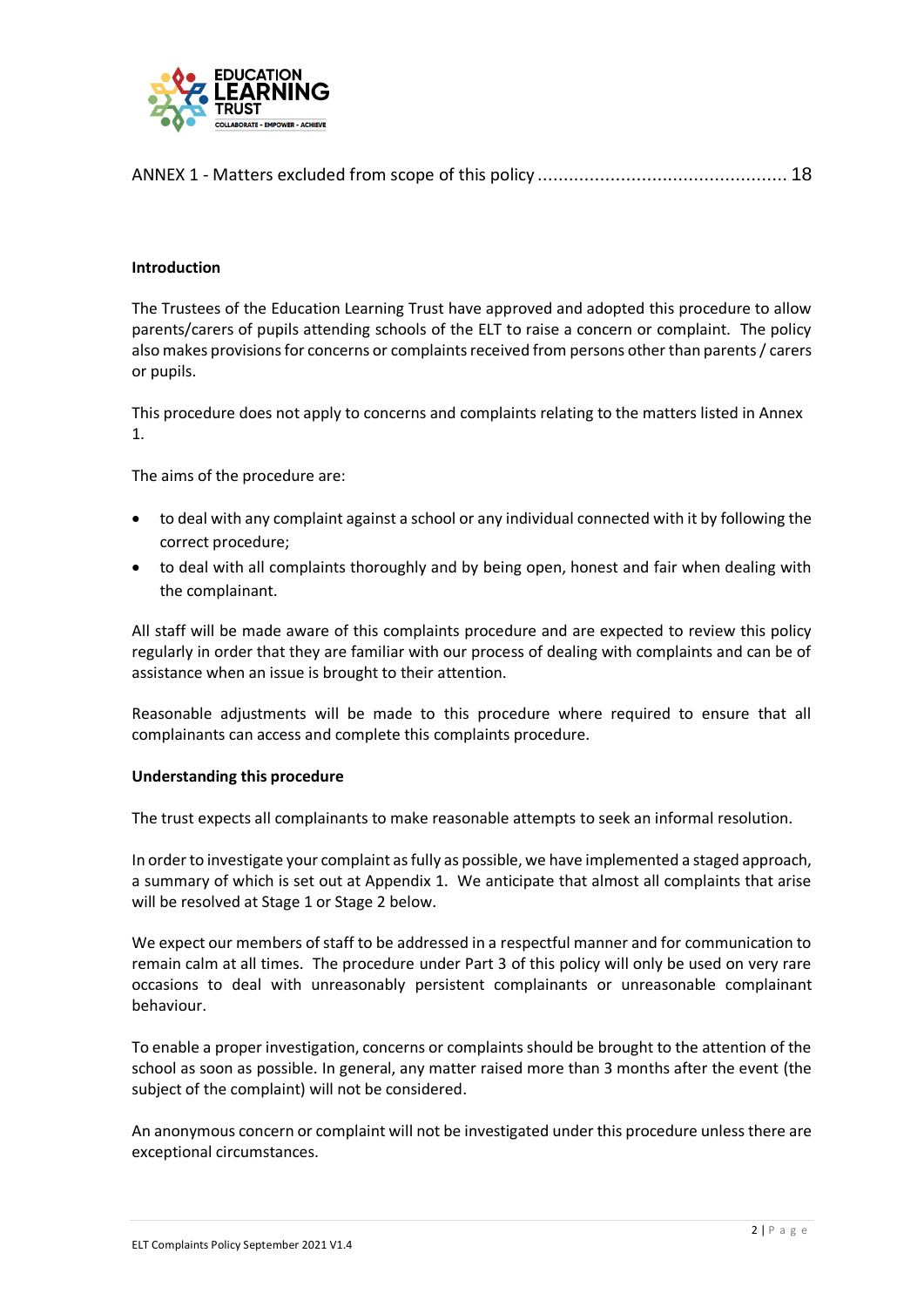

If it becomes necessary to alter the time limits and deadlines set out within this procedure, you will be advised accordingly and given an explanation as to why this has been the case and provided with revised timescales.

In this procedure:

- 'complaint' means an expression of dissatisfaction however made, about actions taken or a lack of action.
- 'concern' means an expression of worry or doubt over an issue considered to be important for which reassurances are sought.
- 'meeting' means an in person or virtual meeting (ie telephone or video conference where all parties can participate verbally), virtual meetings will only be held in the event that all parties have access to appropriate equipment to attend and are happy to do so. If the parties are unable to meet virtually and the meeting must take place in person, the meeting may be postponed until it is deemed safe to hold an in person meeting, at the discretion of the trust.
- 'parent' means a parent, carer or anyone with legal responsibility for a child;
- 'school days' excludes weekends and academy holidays and periods of partial or total academy closure;
- 'trust' means the academy trust

Where a complaint is received outside of term time, we will consider it to have been received on the first school day following the holiday period.

On rare occasions, an academy may receive complaints from a number of parents relating to the same issue. In order to deal with these complaints efficiently the academy will follow the procedure set out in Part 4.

If it becomes necessary to alter the time limits and deadlines set out within this procedure, you will be advised accordingly and given an explanation as to why this has been the case and provided with revised timescales. If other bodies are investigating aspects of the complaint, for example the police, local authority safeguarding teams or tribunals/courts, this may impact on our ability to adhere to the timescales within this procedure or result in the procedure being suspended until those public bodies have completed their investigations.

Complainants should not approach individual governor or trustee to raise concerns or complaints. They have no power to act on an individual basis and it may prevent them from considering complaints at later stages.

#### <span id="page-3-0"></span>**PART 1: Complaints Procedure for Parents**

#### <span id="page-3-1"></span>**Stage 1: Informal concerns**

Many enquiries and concerns can be dealt with satisfactorily by the class teacher, or other members of staff without the need to resort to the formal procedure. We value informal meetings and discussions and encourage parents to approach staff with any concerns they may have, and aim to resolve all issues with open dialogue and mutual understanding.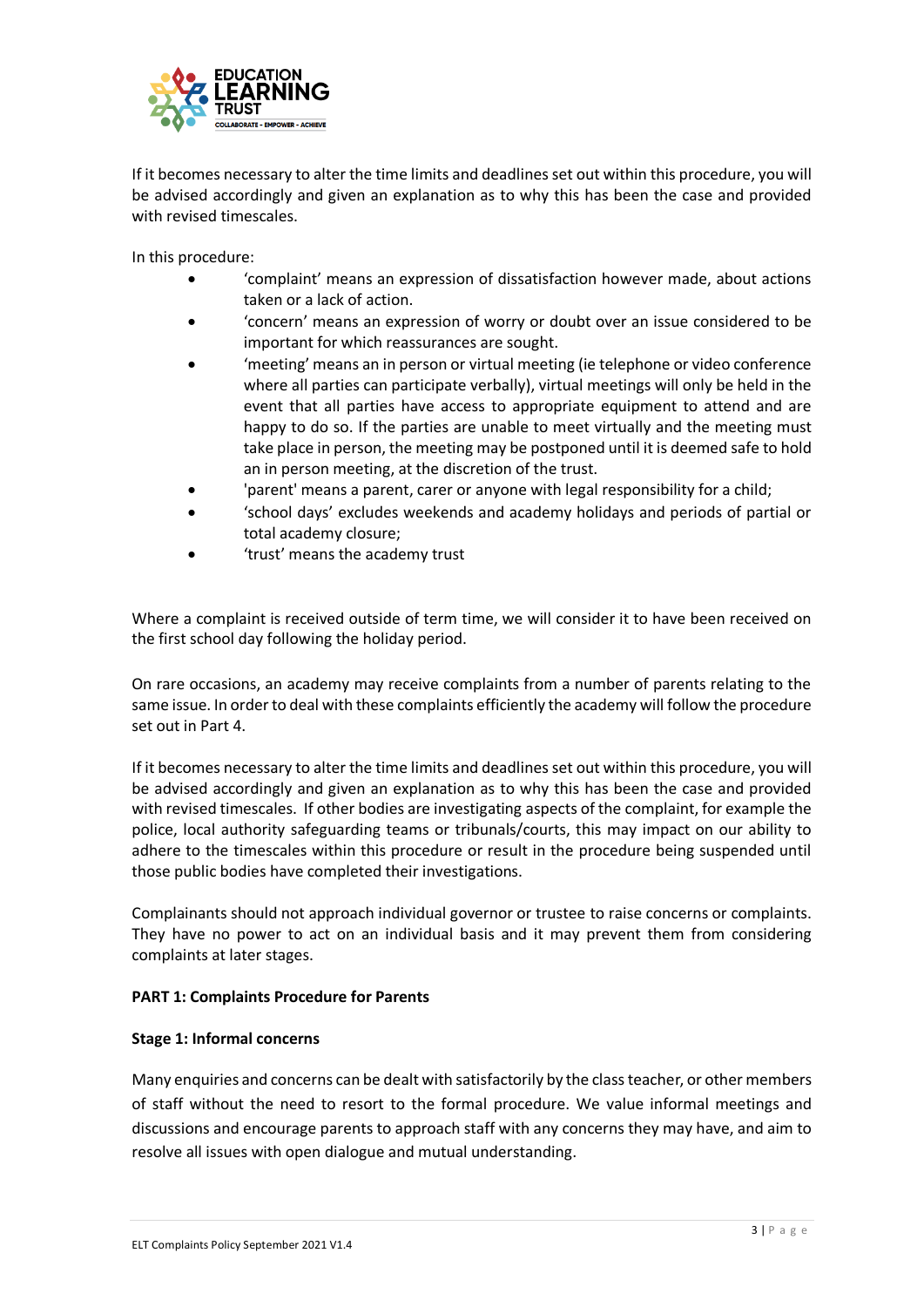

Where issues are not able to be satisfactorily resolved by the class teacher, then this should always be referred to;

Primary Schools: Assistant Headteacher or Deputy Headteacher thereafter. Secondary Schools: Class Teacher's line manager or head of year (as applicable)

It is always helpful if you can fully explain the nature of the concern and identify the outcome you are looking for. You may be invited to an informal meeting with the member of staff most appropriate for dealing with that concern. The member of staff dealing with the concern will make sure that you are clear on what action (if any) has been agreed. This may be put in writing if appropriate.

If the matter is brought to the attention of the Headteacher they may decide to deal with your concerns directly at this stage. If the concerns are about the Headteacher these should be referred directly to the Chair of the local governing body under Stage 2.

There is no suggested timescale for resolution at this stage given the importance of dialogue through informal discussion, although it would be expected that most issues will be resolved within 15 school days. Where no satisfactory solution has been found, you will be advised that if you wish your concerns to be considered further you should write to the Headteacher under Stage 2 within 15 days.

## <span id="page-4-0"></span>**Stage 2: Formal Written Complaints**

If your concerns are not resolved under Stage 1 or you wish your concerns to be dealt with as a formal complaint, you should put your complaint in writing and send this to the Headteacher of the relevant school, which in the vast majority of cases will be the school school which your child attends.

It is very important that you include a clear statement of the actions that you would like us to take to resolve your complaint. We strongly encourage you to use the Complaint Form provided at Appendix 2 of this procedure. If you require help in completing the form, please contact the school office. You can also ask third party organisations like the Citizens Advice to help you. In all cases your written complaint must include:

- the nature of the complaint;
- details of how the matter has been dealt with so far;
- the names of potential witnesses, dates and times of events and copies of all relevant documents; and
- a clear statement of the actions that you would like us to take to resolve your complaint.

 Your complaint will normally be acknowledged in writing within 5 school days of receipt. The acknowledgement will give a brief explanation of the school's complaints procedure and a target date for providing a response to the complaint. This will normally be within 15 school days of receipt.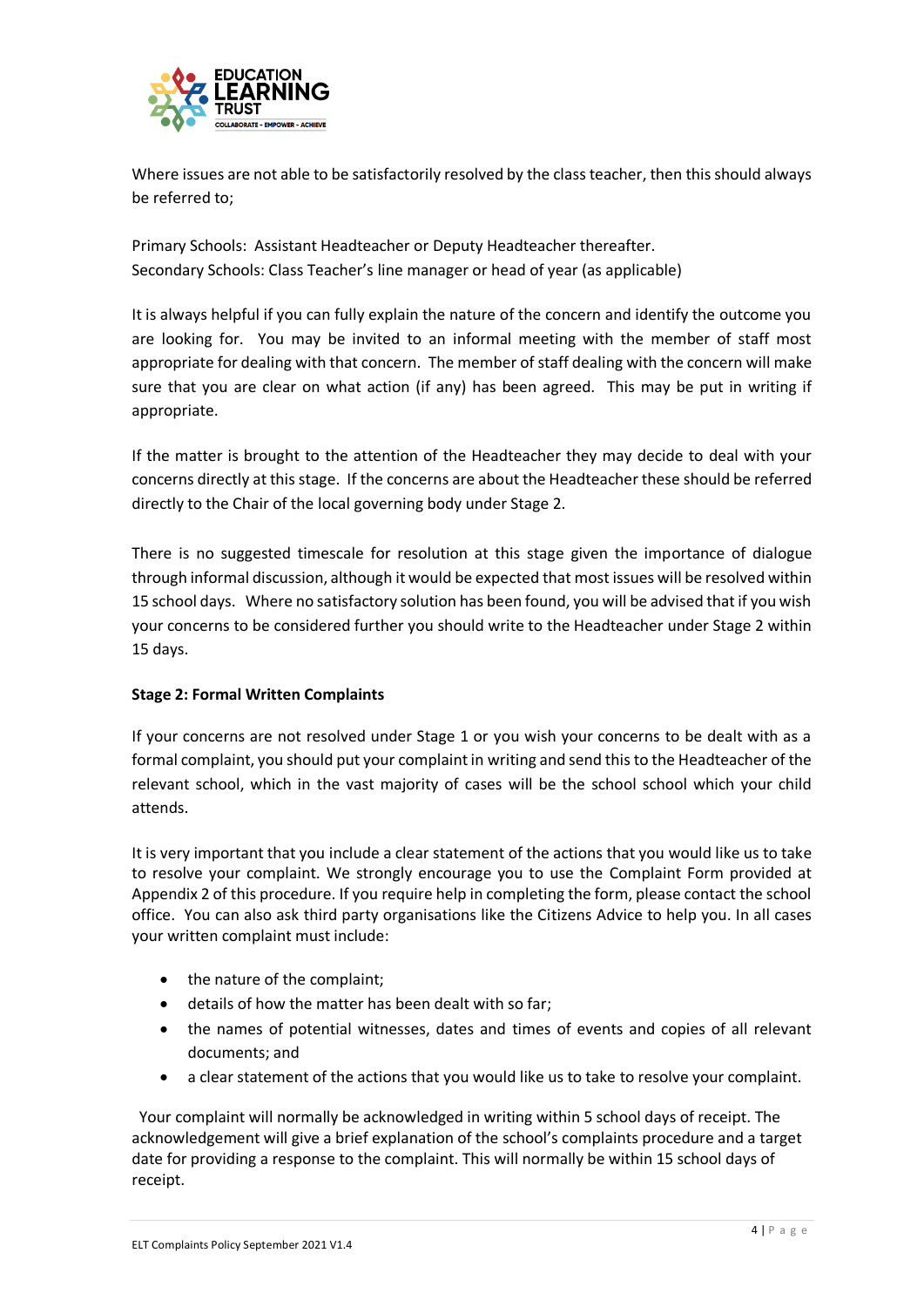

The Headteacher (or someone appointed by them) will usually invite you to a meeting to clarify your complaints and to explore possible resolutions. If you accept that invitation, you may be accompanied by one other person, such as a friend, relative, advocate or interpreter, to assist you. Where possible, this meeting will take place within 10 school days of receipt of the written complaint.

It may be necessary for witness statements to be taken from pupils involved. The school should always ensure that cases are not focused on, or target individual pupils and statements taken will be in the full knowledge of parents, as they may wish to support/accompany their child. If this would seriously delay the investigation of a serious or urgent complaint or if the child has specifically said that they would prefer that their parents were not involved, another member of staff with whom the child feels comfortable should be present. The school may wish to reserve this right where there are safeguarding concerns about the pupil. If the complaint is against a member of staff then they must have the opportunity to present their case and seek advice if they so wish.

Once all the relevant facts have been established as far as possible, you will be provided with a written response to the complaint, including a full explanation of the decision and the reasons for it. This will include what action the school will take to resolve the complaint (if any). You will be advised that if you are dissatisfied with the outcome of the complaint, you may request that your complaint be heard by the Complaints Committee under Stage 3 of this procedure.

If in the early stages of the investigation, the Headteacher considers that the complaint is best dealt with immediately at Stage 3, it will be passed to the Chair of the school's local governing body/trustees and you will be informed of this action without delay.

## **What if the complaint is about the Headteacher?**

If the complaint is about the Headteacher, or if the Headteacher has been closely involved at Stage 1, your complaint should be sent to the Chair of the school's local governing body who will carry out all the Stage 2 procedures.

## **What if the complaint is about a member of the school's local governing body?**

You should contact the Chair of the school's local governing body who will investigate the concerns in accordance with Stage 2. If the complaint is about the Chair of the school's local governing body you should contact the Vice Chair.

If the complaint is about the school's local governing body as a whole, you should send your complaint to the Chair of Trustees.

#### **What if the complaint is about the Chief Executive Officer?**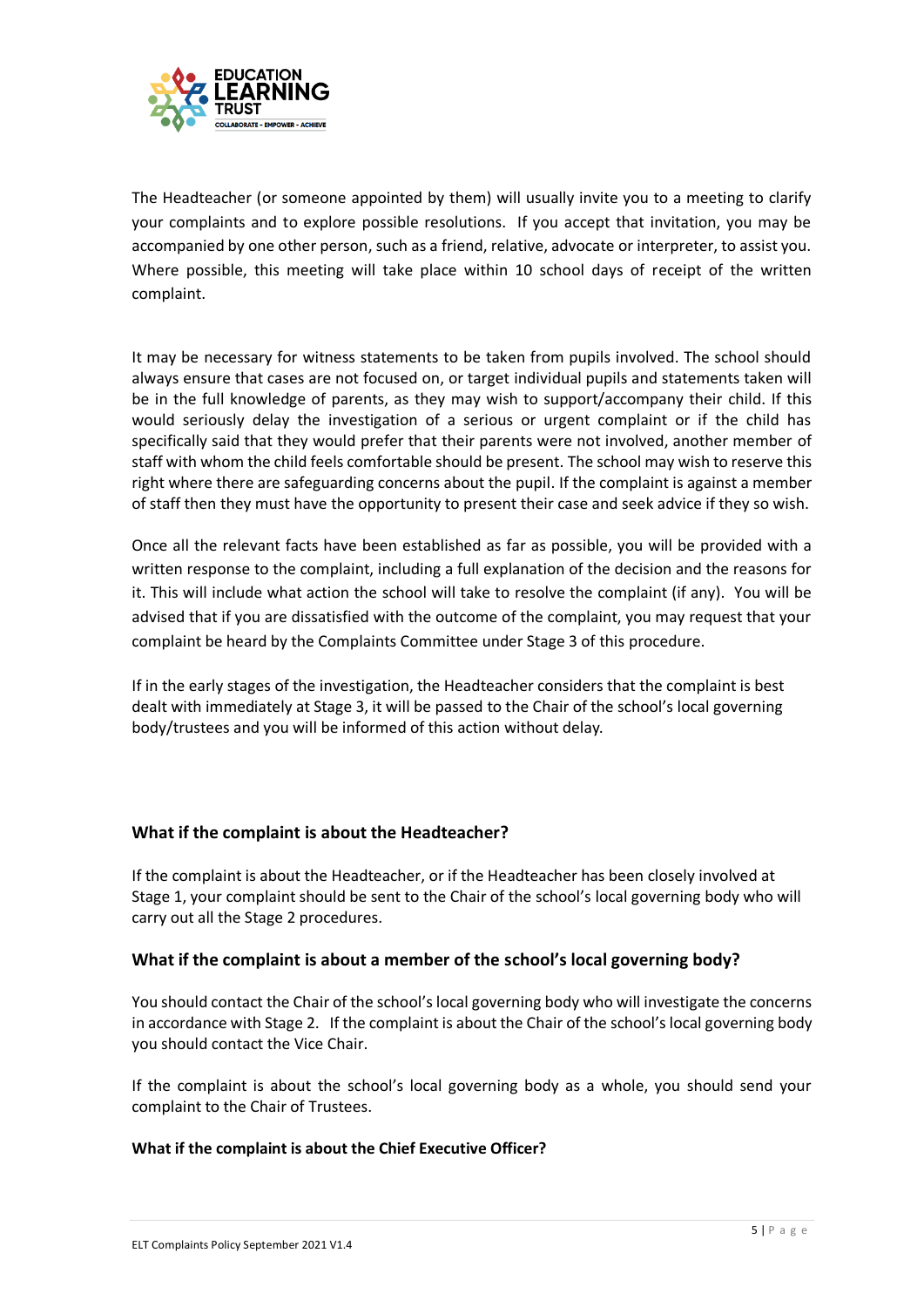

If the complaint is about the CEO of the trust, or if they have been closely involved at Stage 1, your complaint should be sent to the Chair of Trustees who will arrange for trustee to carry out all the Stage 2 procedures.

#### **What if the complaint is about a Trustee?**

You should contact the Chair of Trustees, or the Vice Chair if the complaint is about the Chair, who will investigate the concerns in accordance with Stage 2.

If the complaint is about the governors, your complaint should be sent to the Chair of Trustees.

If your complaint is about the Trust Board as a whole, you should send your complaint to the Clerk of Governors who will arrange for the matter to be independently investigated.

Complaints for the attention of governors or trustees must be sent c/o Education Learning Trust, Hawthorn Road, Gatley, Cheadle, Cheshire. SK8 4NB

#### <span id="page-6-0"></span>**Stage 3: Referral to the Complaints Committee**

If you are dissatisfied with the decision under Stage 2, you may request that a Complaints Committee be convened to consider your complaint. The Complaints Committee will not review any new complaints at this stage or consider evidence unrelated to the initial complaint. New complaints must be dealt with from Stage 1 of the procedure.

Your request will only be considered if you have completed the relevant procedures at Stages 1 and 2.

To request a hearing before the Complaints Committee, you should complete the **School Complaint Review Request Form** (Appendix 4) and send this to the Clerk of the local governing body at the school address OR where the complaint is concerned with the local governing body, sent for the attention of The Trustees, Education Learning Trust, Hawthorn Road, Gatley, SK8 4NB within 10 school days of receiving notice of the outcome of Stage 2. This can be sent by registered post or password protected email.

You should ensure that you provide copies of all relevant documents and state all the grounds for your complaint and the outcome that you are looking for. This should make explicit the reasons for which you remain dissatisfied with outcomes of the Stage 2 investigation. Failure to do this may result in the complaint not being considered at Stage 3.

Your written request will be acknowledged within 5 school days of receipt.

The Clerk will arrange for a Complaints Committee to be convened, made up of at least three members, including:

 members of the school's local governing body and/or trustees (as appropriate) with no prior involvement in the matter; and,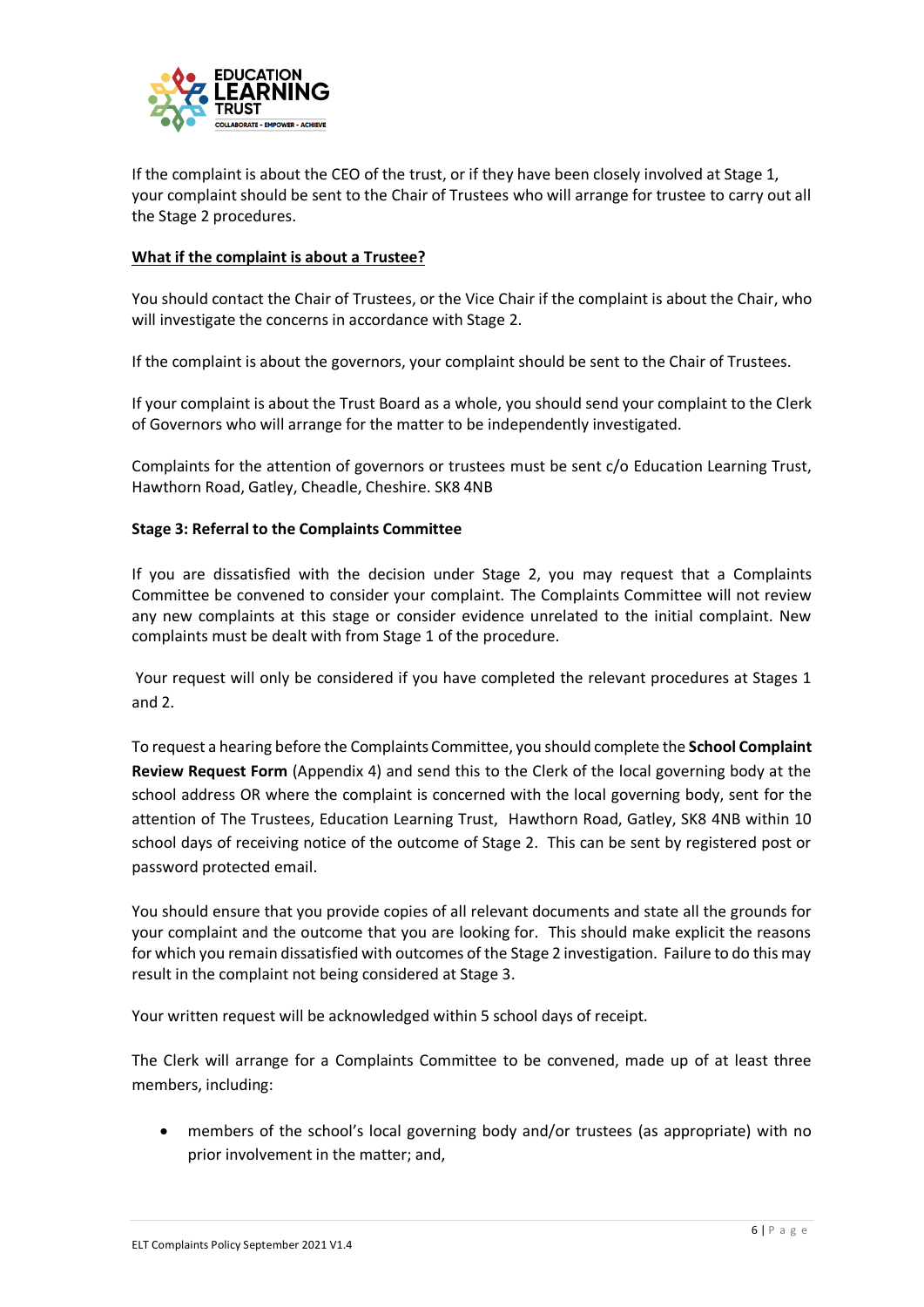

 one person who is independent of the management and running of the school with no prior involvement in the matter.

The Clerk shall appoint one of these members to be the Chair of the Committee.

Every effort will be made to enable the hearing to take place within 20 school days of the receipt of your request. As soon as reasonably practicable and in any event at least 5 school days before the hearing, you will be sent written notification of the date, time and place of the hearing, together with brief details of the committee members who will be present. Fair consideration will be given to any bona fide objection to a particular member of the committee. You will also be informed of the name of the person who will be presenting the case on behalf of the school (referred to in this policy as the 'school representative'). This may be the person who is the subject of the complaint, the person who undertook the investigation at Stage 2 or another person with sufficient knowledge of the matter.

The notification will also inform you of your right to be accompanied to the meeting by a friend, relative, advocate or interpreter and explain how the meeting will be conducted. You should notify the Clerk in advance if you intend to bring anyone to the hearing.

If, despite best efforts, it is not possible to find a mutually convenient date and time for a hearing within a reasonable timeframe, the Clerk may determine that the hearing proceeds on the basis of written submissions from both parties.

A copy of the complaint and any other documents provided by you in support of your complaint or by the school in defence of the complaint will be provided to the Complaints Committee as soon as practicable upon receipt. Copies of these documents shall also be provided to you or Headteacher (as applicable) at least 3 school days before the hearing. The Complaints Committee reserves the right not to consider any documentation presented by either you or the school less than 3 school days prior to the hearing. The Complaints Committee is under no obligation to hear oral evidence from witnesses but may do so and/or may take written statements into account. The committee will not normally accept recordings of conversations that were obtained covertly and without the informed consent of all parties being recorded.

The hearing will be conducted in such a way as to ensure that each party has the opportunity to address the Complaints Committee. The procedure to be followed during the hearing will be set out to the parties by letter in advance of the hearing. The Clerk will ensure that sufficient notes are taken to record an accurate reflection of the points considered and any decisions taken or actions agreed.

Unless otherwise stated, the procedure for the Stage 3 hearing is as follows:

- **the parent and school representative enter the hearing together;**
- the Chair of the Committee introduces the committee members and outlines the process;
- the parent will explain their complaint;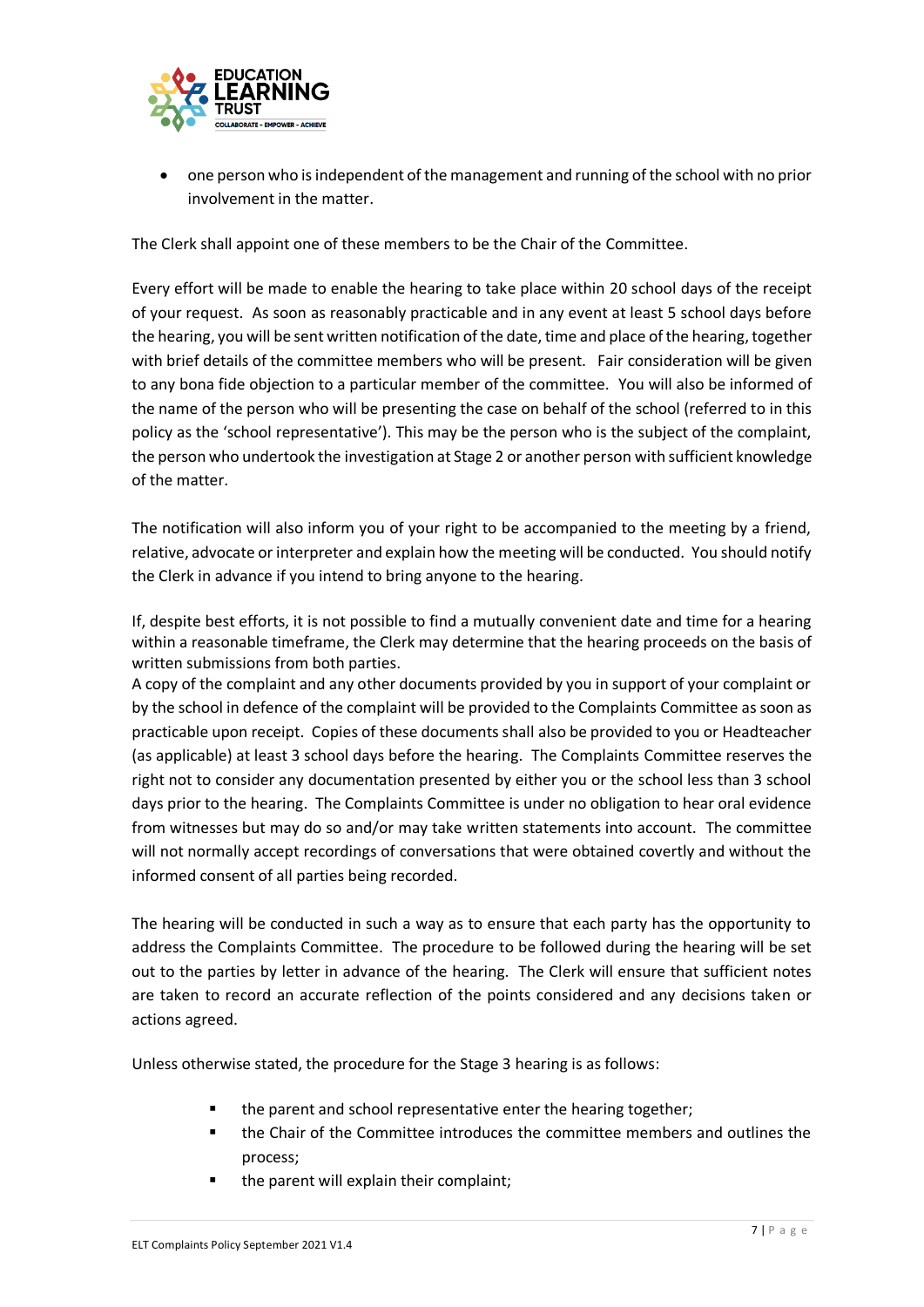

- **the school representative and committee members will question the parent;**
- the school representative will explain the school's actions;
- the parent and the committee members will question the school representative
- the parent will sum up their complaint;
- **the school representative will sum up the school's actions;**
- the Chair of the Committee will explain that both parties will hear from the committee within 10 school days;
- **•** both parties will leave together while the committee decides;
- **the Clerk will stay to assist the committee with its decision making.**

The Clerk and or Complaints Committee reserves the right to modify the above procedure at their sole discretion, for example requiring the parent and the academy representative to present their complaint/actions separately to the Complaints Committee in the absence of the other party.

After the hearing, the Complaints Committee will consider their decision and inform you of their decision and, if relevant, the person complained about in writing within 10 school days. The outcome information must be available for inspection on the school premises by the Headteacher and CEO. The letter will set out the decision of the committee together with the reasons underpinning that decision. The committee can (by a majority if necessary):

- dismiss the complaint in whole or in part;
- **uphold the complaint in whole or in part;**
- decide on the appropriate action to be taken to resolve the complaint;
- **•** recommend changes to the school's systems or procedures to ensure that problems of a similar nature do not happen again.

#### <span id="page-8-0"></span>**Stage 4: Referral of complaint to Education and Skills Funding Agency (ESFA)**

If you are dissatisfied with the decision of the Complaints Committee, you are entitled to refer your complaint to the Education and Skills Funding Agency (ESFA) who has limited powers to review the handling of the complaint in accordance with ESFA's 'Procedure for dealing with complaints about Academies'.

The ESFA will consider complaints that fall into any of the following three categories:

- 1. where there is undue delay or the school did not comply with its own complaints procedures when considering a complaint;
- 2. where the school is in breach of its funding agreement with the Secretary of State; or
- 3. where the school has failed to comply with any other legal obligation.

At the time of writing this procedure, the ESFA procedure and school complaints form are available at:

[https://www.gov.uk/government/publications/complain-about-an-academy/complain-about-an](https://www.gov.uk/government/publications/complain-about-an-academy/complain-about-an-academy)[academy](https://www.gov.uk/government/publications/complain-about-an-academy/complain-about-an-academy)

Or you can write to the ESFA at the following address: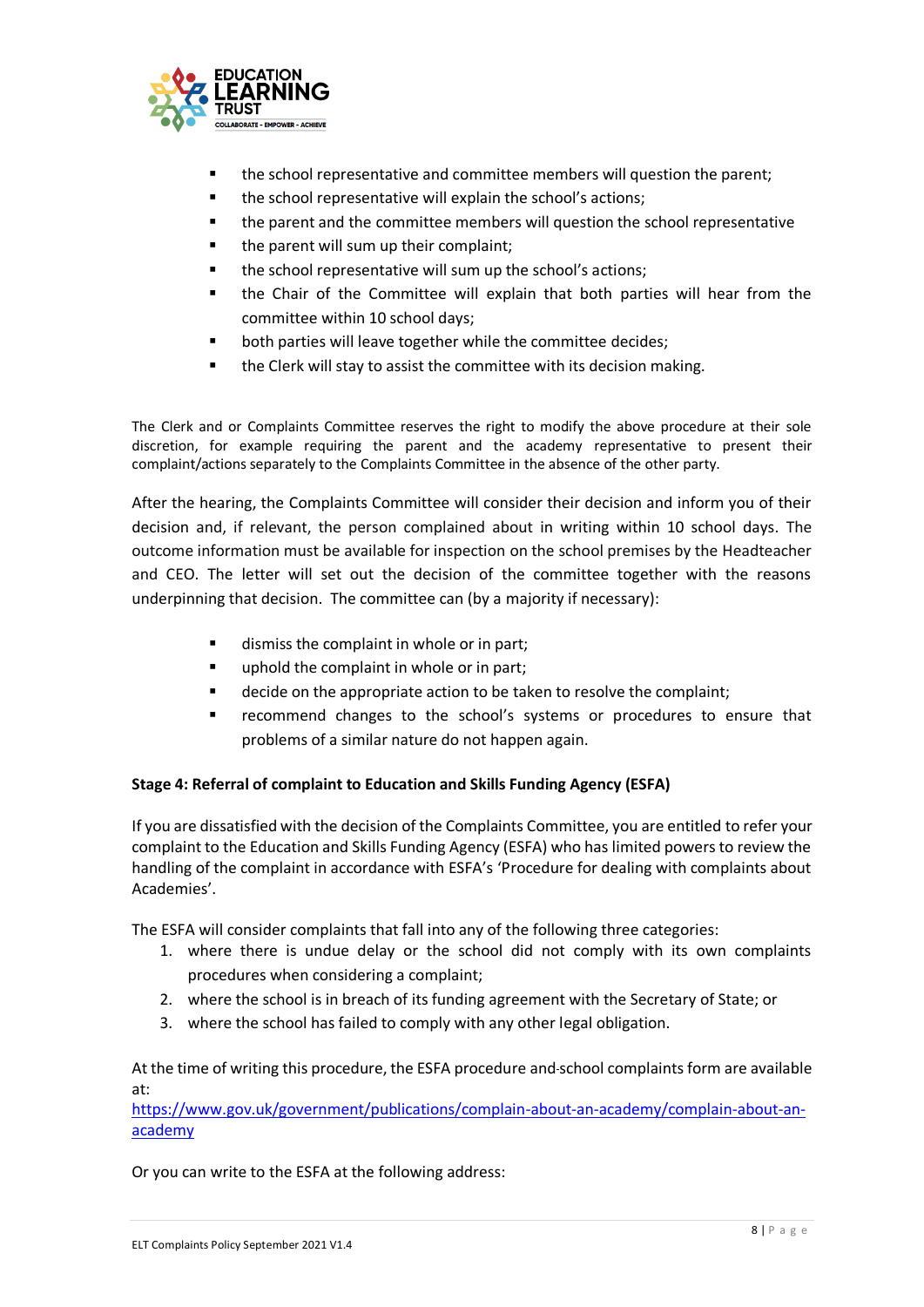

Academy Complaints and Customer Insight Unit Education and Skills Funding Agency Cheylesmore House 5 Quinton Road Coventry CV1 2WT

#### <span id="page-9-0"></span>**Part 2: Concerns or Complaints from Other Persons**

Part 1 of this complaints policy applies only to complaints made by parents or carers of current registered pupils of schools within the trust. However, the trust wishes to work closely with other members of the local community and will deal with their concerns and complaints as follows:

**Stage 1** - a concern regarding an school or its operations may be made to any member of staff. That member of staff will attempt to resolve the matter immediately or may, if appropriate, refer the matter to their line manager or member of the senior leadership team (SLT) who is best placed to deal with the concern. It is expected that most concerns will be responded to orally or in writing within 5 school days. If a longer period is required, you will be kept informed of the progress of the investigation.

**Stage 2** - where a concern is not resolved at stage 1, or you wish your concerns to be dealt with immediately as a formal complaint, you should put your complaint in writing and send this to the Headteacher of the relevant school to investigate. The Headteacher may delegate the task of investigation and/or responding to the complaint to a member of SLT or may escalate the **complaint** straight to stage 3. A formal response to the complaint will usually be provided within 10 school days of receipt of the letter of complaint although if a longer period is required to respond, you will be kept updated.

**Stage 3** - if you are not satisfied with the response at stage 2, you may request a review by writing to the school's Chair of the local governing body. You should write to the Chair within 10 school days of receipt of the letter at stage 2. Requests received outside of this time frame will only be considered if **exceptional** circumstances apply. The Chair will consider the complaint alone or may convene a complaints committee on the same terms as set out in Part 1 of this complaints policy. The decision at this stage will usually be sent to you within 20 school days of receipt of the request for a review. The decision at stage 3 exhausts the school's complaints procedure.

Concerns or complaints regarding the Headteacher or the trust as a whole should be referred direct to the Clerk of Governors c/o Education Learning Trust, Hawthorn Road, Gatley, Cheeadle, Cheshire SK8 4NB, who will arrange for the stages above to be considered by an appropriate person.

#### <span id="page-9-1"></span>**PART 3: Unreasonably Persistent Complainants and Unreasonable Complainant Behaviour**

There are rare circumstances where we will deviate from the Complaints Procedure set out in Part 1. These include, but are not necessarily limited to: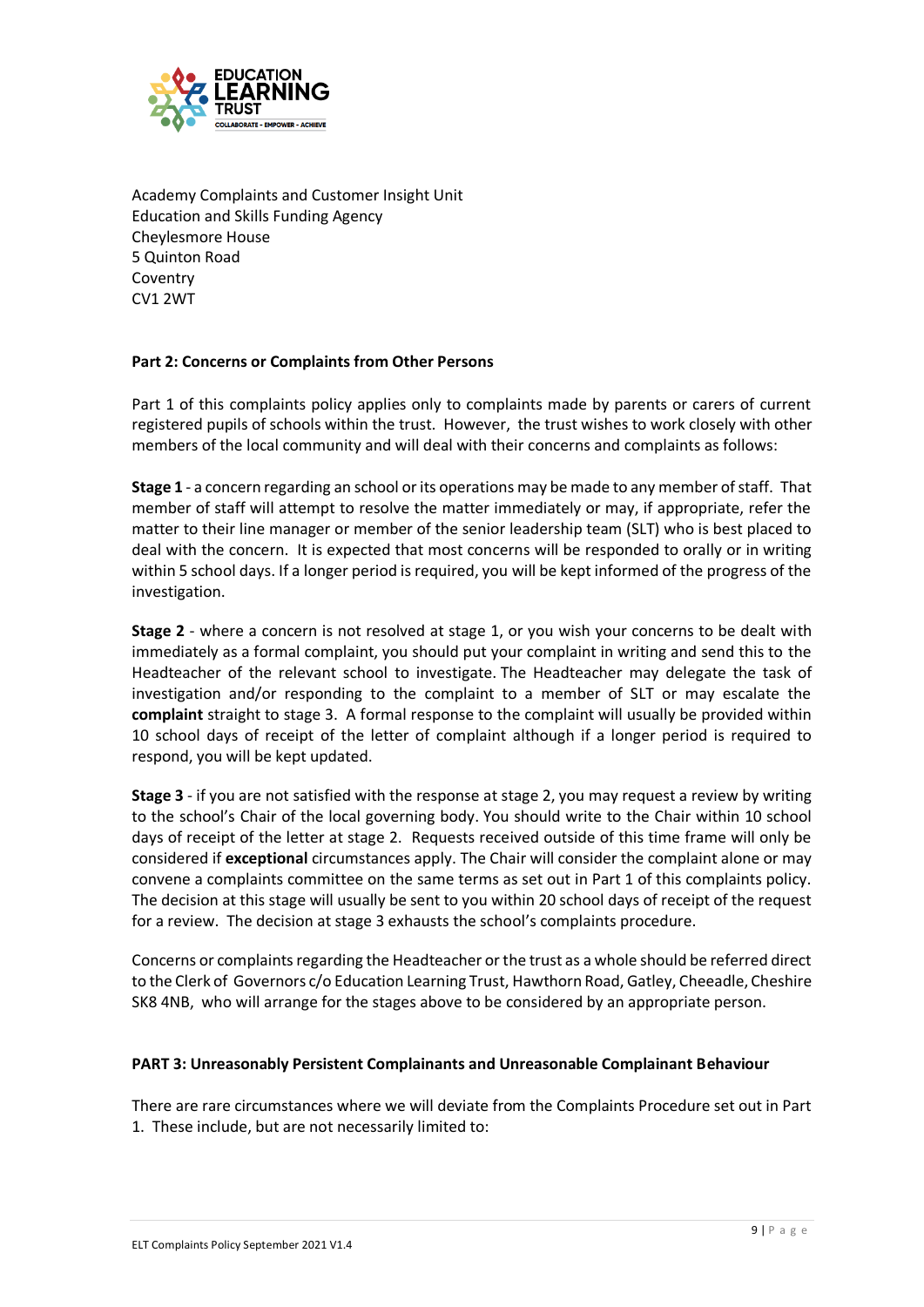

- where the complainant's behaviour or language towards staff, members of the local governing body or trustees is unacceptable, for example, is abusive, offensive or threatening;
- where, because of the frequency of their contact with the school, the complainant is hindering the consideration of their or other people's complaints and/or the proper running of the school;
	- a) refuses to articulate their complaint or specify the grounds of a complaint or the outcomes sought by raising the complaint, despite offers of assistance
	- b) refuses to co-operate with the complaints investigation process
	- c) refuses to accept that certain issues are not within the scope of the complaints procedure
	- d) insists on the complaint being dealt with in ways which are incompatible with the complaints procedure or with good practice
	- e) introduces trivial or irrelevant information which they expect to be taken into account and commented on
	- f) raises large numbers of detailed but unimportant questions, and insists they are fully answered, often immediately and to their own timescales
	- g) makes unjustified complaints about staff who are trying to deal with the issues, and seeks to have them replaced
	- h) changes the basis of the complaint as the investigation proceeds
	- i) seeks an unrealistic outcome, such as the inappropriate dismissal of staff
	- j) makes excessive demands on school time by frequent, lengthy and complicated contact with staff regarding the complaint in person, in writing, by email and by telephone while the complaint is being dealt with
	- k) knowingly provides falsified information
	- l) publishes unacceptable information on social media or other public forums
- where the complainant's complaint is clearly frivolous, vexatious and/or has patently insufficient grounds, including where the complainant uses Freedom of Information requests excessively and unreasonably. The Office of the Independent Adjudicator defines the characteristics of a 'frivolous' or 'vexatious' complaint as:
	- a) complaints which are obsessive, persistent, harassing, prolific, repetitious
	- b) insistence upon pursuing unmeritorious complaints and/or unrealistic outcomes beyond all reason
	- c) insistence upon pursuing meritorious complaints in an unreasonable manner
	- d) complaints which are designed to cause disruption or annoyance
	- e) demands for redress that lack any serious purpose or value
	- where the complainant's complaint is the same, similar to or based on the same facts of a complaint which has already been considered in full.

In the case or persistent or vexatious complaints and/or harassment, the school will verbally inform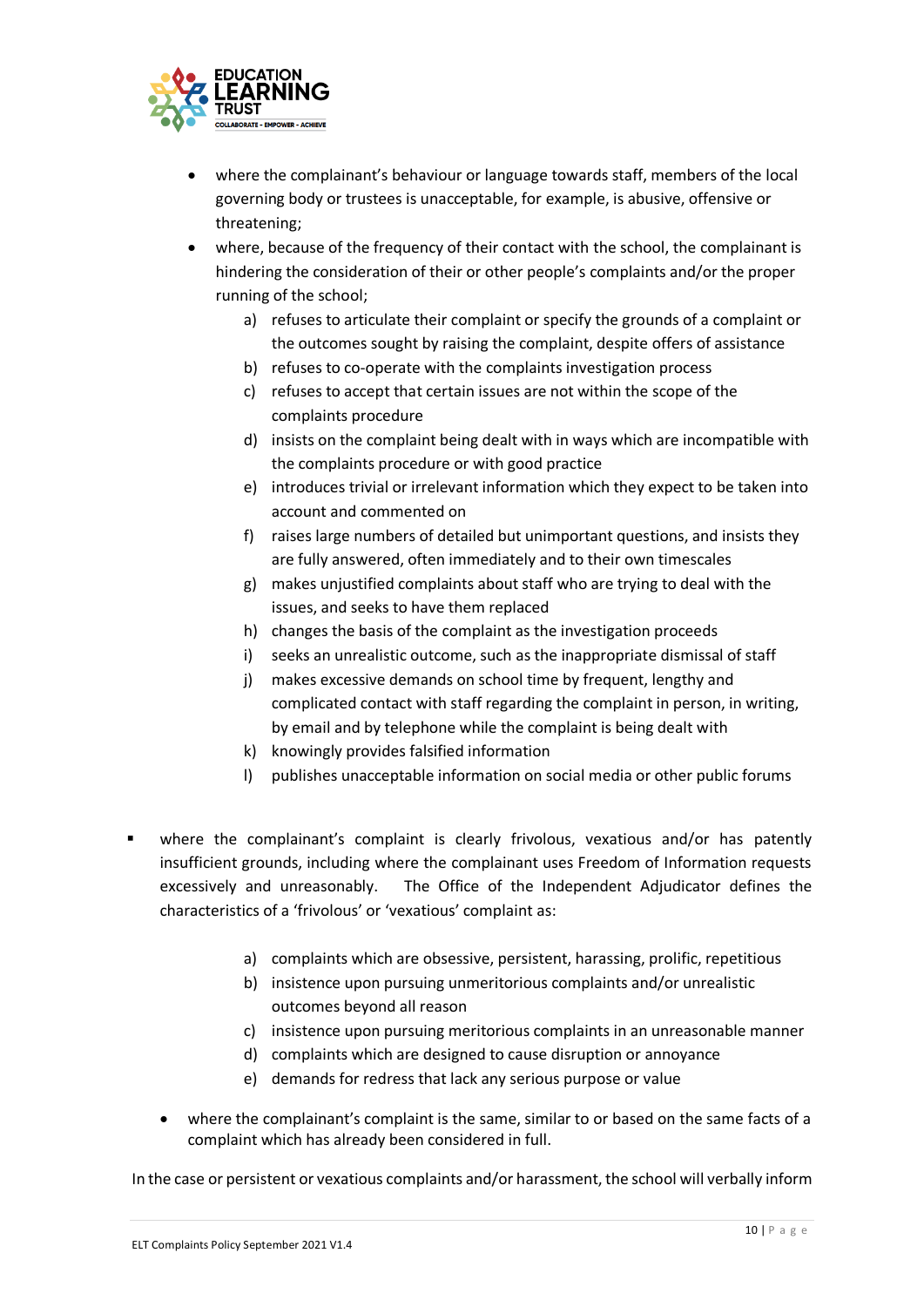

the complainant that their behaviour is considered to be becoming unreasonable / unacceptable and, if it is not modified, action may be taken in accordance with this policy. This will be confirmed in writing.

If the complainant's behaviour is not modified the school will take some or all of the following actions as necessary, having regard to the nature of the complainant's behaviour and the effect of this on the school community:

- (a) inform the complainant in writing that their behaviour is now considered by the school to be unreasonable/unacceptable and, therefore, to fall under the terms of this;
- (b) restrict the complainant's access to the school e.g. requesting contact in a particular form (for example, letters only), requiring contact to take place with a named person only, restricting telephone calls to specified days and times or banning the complainant from the school's premises;
- (c) inform the complainant that all meetings with a member of staff will be conducted with a second person present and that notes of meetings may be taken in the interests of all parties;
- (d) conduct the Complaints Committee on the papers only i.e. not hold a hearing;
- (e) refuse to consider the complaint and refer the complainant directly to Stage 4;
- (f) consider putting in place a specific procedure for dealing with complaints from the complainant, i.e. the complainant will not be able to deal directly with the Headteacher but only with a third person to be identified by the school's local governing body, who will investigate, determine whether or not the concern / complaint is reasonable or vexatious and then advise the Headteacher accordingly.

In all cases we will write to tell the complainant why we believe his or her behaviour is unacceptable or unreasonably persistent, what action we are taking and the duration of that action.

We may take the decision not to respond to any further correspondence where:

- we have taken every reasonable step to address the complainant's concerns
- the complainant has been given a clear statement of our position and their options and
- the complainant contacts us repeatedly, making substantially the same points each time

The case for ceasing further correspondence is stronger where:

- letters, emails, or telephone calls are often or always abusive or aggressive or make insulting personal comments about or threats towards staff
- we have reason to believe the complainant is contacting us with the intention of causing disruption or inconvenience

Where the behaviour is so extreme that it threatens the immediate safety and welfare of staff, members of the school's local governing body or trustees, we will consider other options, for example reporting the matter to the police or taking legal action. In such cases, we may not give the complainant prior warning of that action.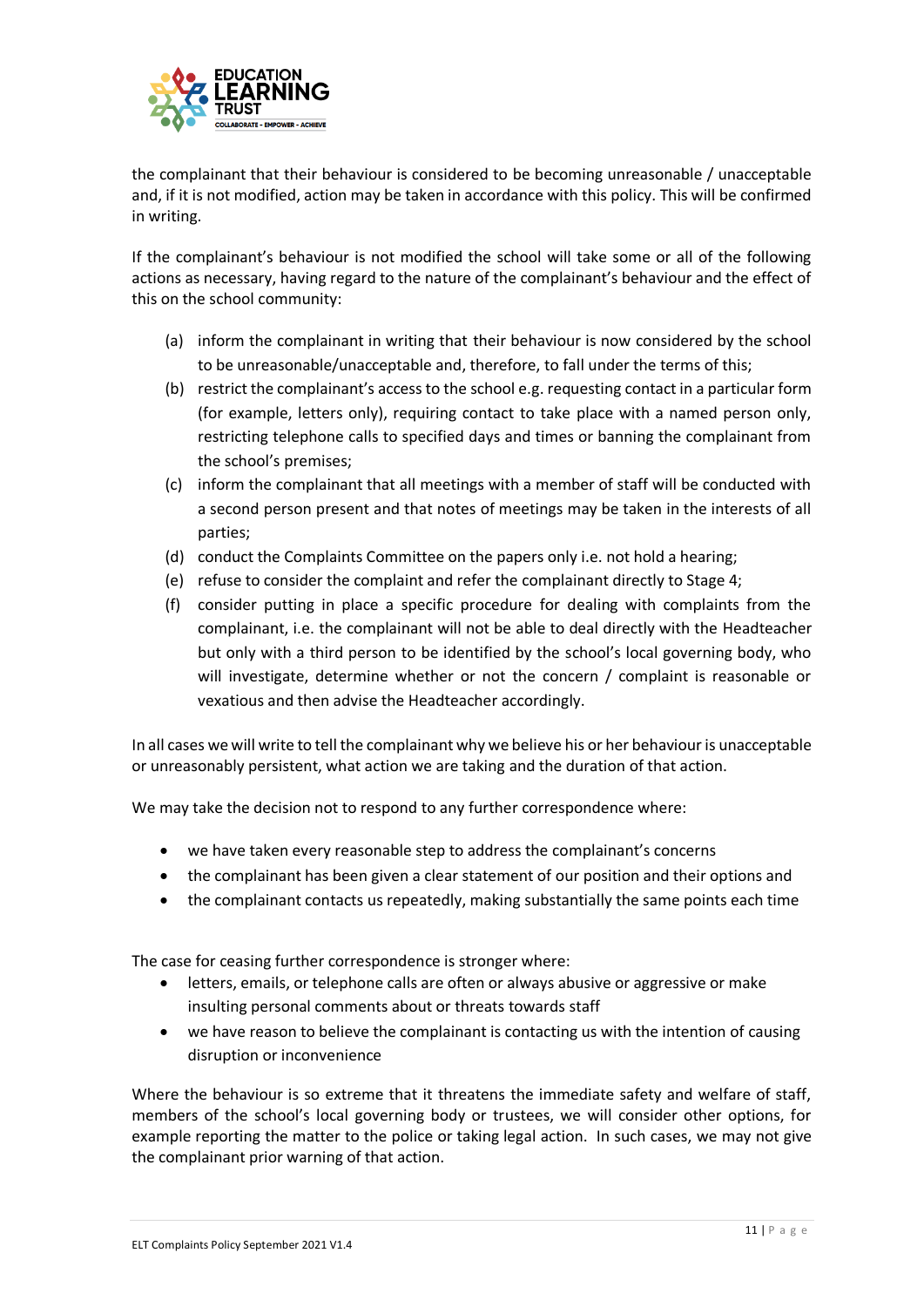

#### <span id="page-12-0"></span>**Part 4: Complaint campaigns**

For the purposes of this policy, a complaint campaign is defined as a complaint from three or more separate individuals (whether or not connected with an academy or the trust) which are all based on the same subject.

Depending on the subject in question, we may deviate from the procedure set out in this policy and instead:

- send a template response to all complainants and/or
- publish a single response on the academy/trust's website (as applicable)

#### <span id="page-12-1"></span>**Records of complaints**

A written record will be kept of all written formal complaints, including at what stage they were resolved and action taken by us as a result of those complaints regardless of whether they were upheld. Correspondence, statements and records relating to individual complaints will be kept confidential except where;

- access is requested by the Secretary of State;
- disclosure is required in the course of a school inspection;
- under other legal authority.

We will make the findings and recommendations of the panel available for inspection by the trust and the CEO.

#### <span id="page-12-2"></span>**Monitoring and Review**

The Headteacher logs all complaints received by the school, and records how they were resolved. Governors examine this log on an annual basis.

The Board of Trustees monitor the complaints procedure, in order to ensure that all complaints are handled properly. They also take into account any local or national decisions that affect the complaints process, and make any modifications necessary to this policy. This policy is made available to all parents, so that they can be properly informed about the complaints process.

#### **This policy will be reviewed annually.**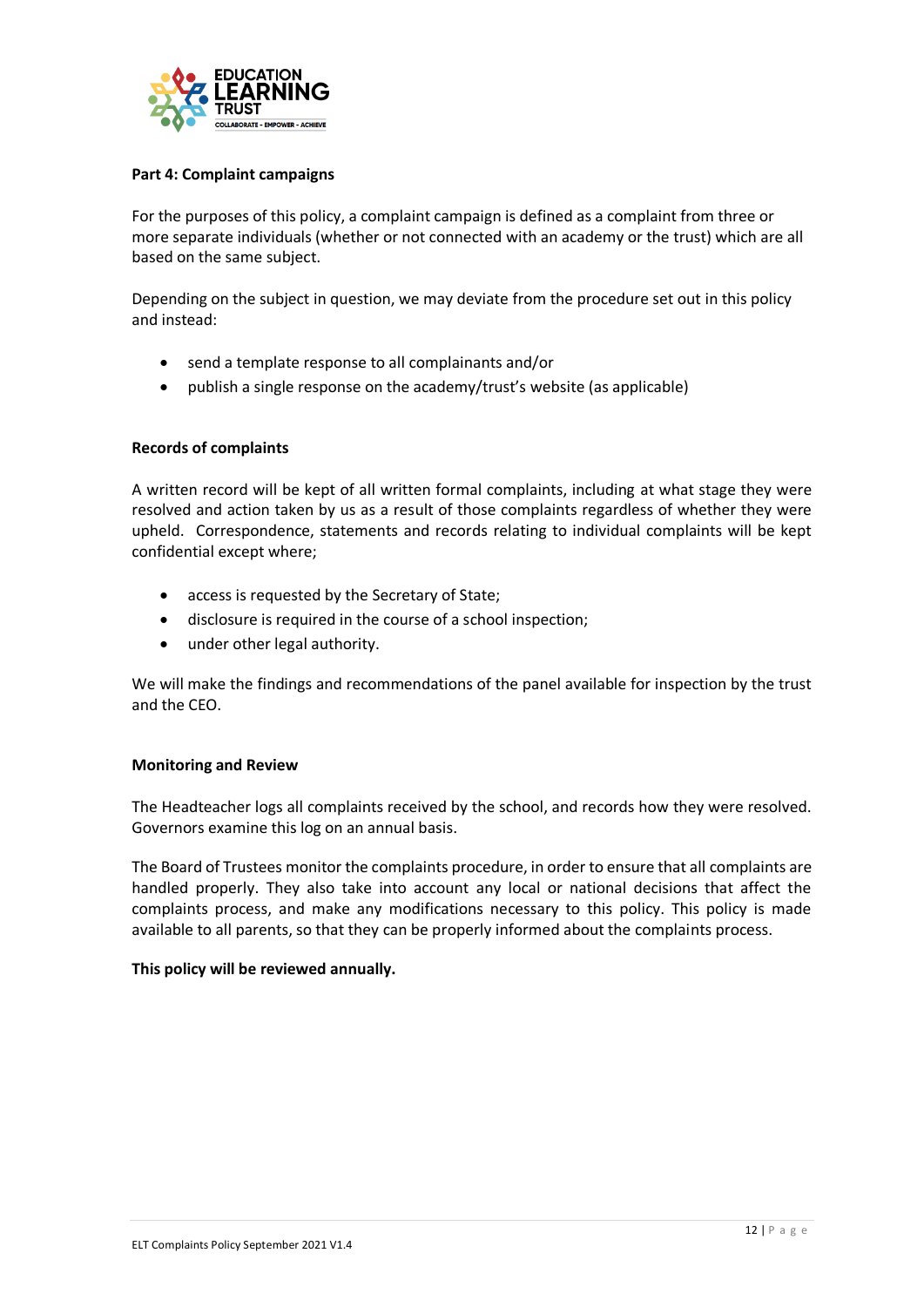

## <span id="page-13-0"></span>**APPENDIX 1 - The Complaints Procedure Stage 1 – Informal**

Complaints managed by relevant member of staff.

- issue to be resolved within 15 school days
- where no satisfactory solution has been found, parent to be advised they should proceed to stage 2.

#### **Stage 2 – Formal written complaint to: Headteacher**

Complete parent complaint from Appendix 2 to submit a formal written complaint to the Headteacher.

The School should:

- Acknowledge complaint within 5 school working days.
- Offer to hold an investigation meeting scheduled to take place within 10 school days
- Respond within 15 school working days

In addition a copy of the complaints policy will be provided.

#### **Stage 3 – To Governors complaints Committee**

Complete **School Complaint Review Request Form** citing areas where you remain dissatisfied (Appendix 4).

Submit to Clerk of Governors (LGB) within 10 school working days of stage 2 outcome.

School should:

- Acknowledge within 5 school working days
- Convene committee within 20 school working days
- Invitation will be send at least 5 school working days prior to the meeting
- Copies of supporting documents shared 3 school working days prior to the meeting.
- Respond of outcome within 10 school working days.

#### **Stage 4 – Referral of Complaint to Education and Skills Funding Agency (ESFA)**

If you remain dissatisfied complete the ESFA Complaints form available at [https://www.gov.uk/government/publications/complain-about-an-academy/complain-about-an](https://www.gov.uk/government/publications/complain-about-an-academy/complain-about-an-academy)[academy](https://www.gov.uk/government/publications/complain-about-an-academy/complain-about-an-academy)

Or you can write to the ESFA at the following address: Academy Complaints and Customer Insight Unit Education and Skills Funding Agency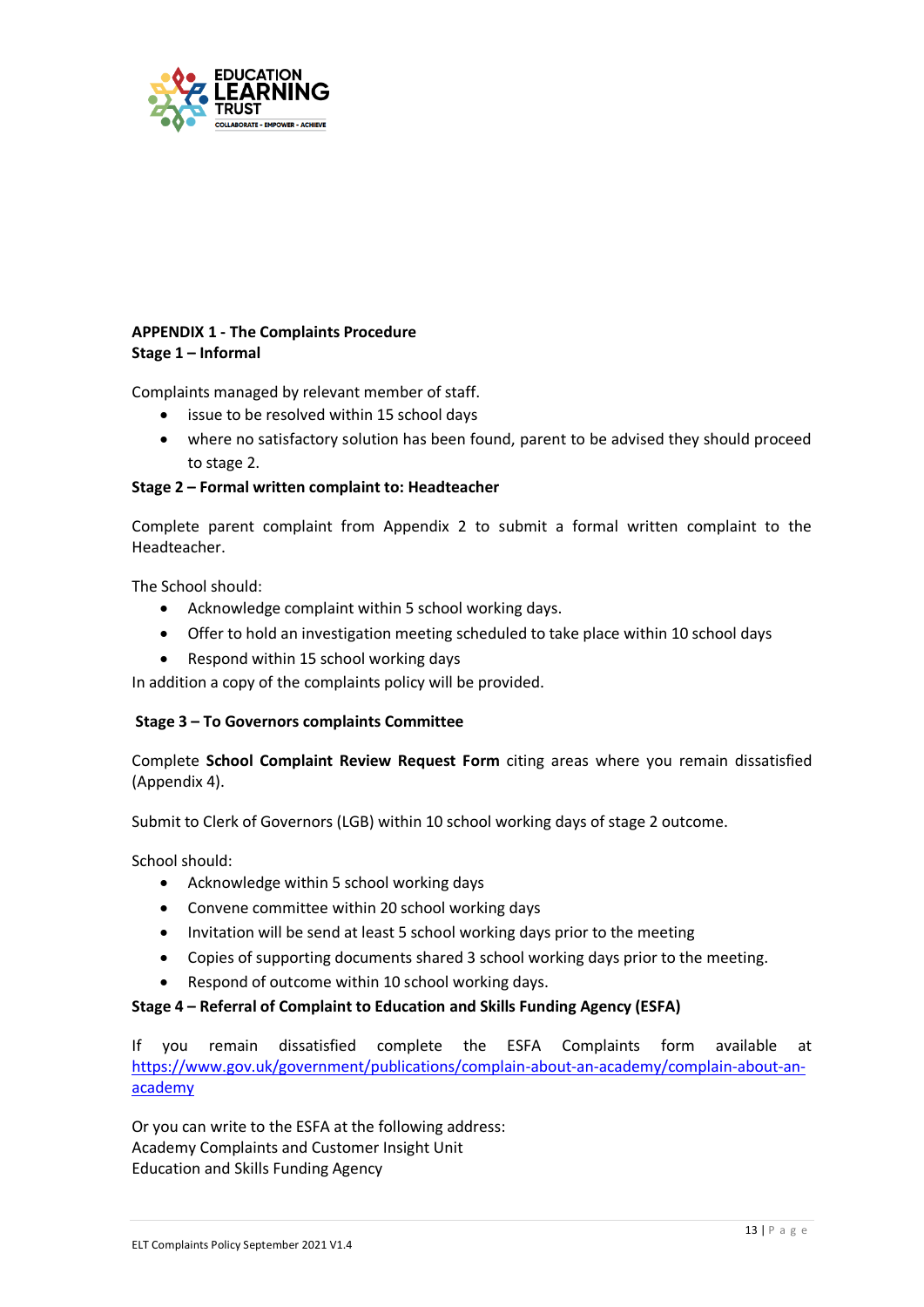

Cheylesmore House 5 Quinton Road Coventry CV1 2WT

#### <span id="page-14-0"></span>**APPENDIX 2 – Parental Complaint Form**

#### **PARENTAL COMPLAINT FORM**

Stage 2: Formal Written Complaints

When we receive a complaint, we aim to acknowledge its receipt within 5 days and send a full or interim response within 15 days.

| Name of parent / carer                                              |  |               |                                                                                                             |  |  |  |  |
|---------------------------------------------------------------------|--|---------------|-------------------------------------------------------------------------------------------------------------|--|--|--|--|
| <b>Pupil's Name</b>                                                 |  |               |                                                                                                             |  |  |  |  |
| <b>Address</b>                                                      |  |               |                                                                                                             |  |  |  |  |
| <b>Postcode</b>                                                     |  |               |                                                                                                             |  |  |  |  |
| <b>Telephone (day)</b>                                              |  |               |                                                                                                             |  |  |  |  |
| <b>Telephone (evening)</b>                                          |  |               |                                                                                                             |  |  |  |  |
| What is your concern and how has it affected your child?            |  |               |                                                                                                             |  |  |  |  |
|                                                                     |  |               |                                                                                                             |  |  |  |  |
| Are you attaching any paperwork? If so, please list this below:     |  |               |                                                                                                             |  |  |  |  |
|                                                                     |  |               |                                                                                                             |  |  |  |  |
|                                                                     |  |               | Have you discussed this matter with a member of staff before filling in this form? If so, who did you speak |  |  |  |  |
| to and what was the response?                                       |  |               |                                                                                                             |  |  |  |  |
| What would you like to happen as a result of making this complaint? |  |               |                                                                                                             |  |  |  |  |
|                                                                     |  |               |                                                                                                             |  |  |  |  |
| Signature:                                                          |  |               | Date:                                                                                                       |  |  |  |  |
|                                                                     |  |               |                                                                                                             |  |  |  |  |
| <b>Official use only</b>                                            |  |               | Complaint reference number:                                                                                 |  |  |  |  |
| Initial response and acknowledgment:                                |  | Action taken: |                                                                                                             |  |  |  |  |
| By whom:                                                            |  |               |                                                                                                             |  |  |  |  |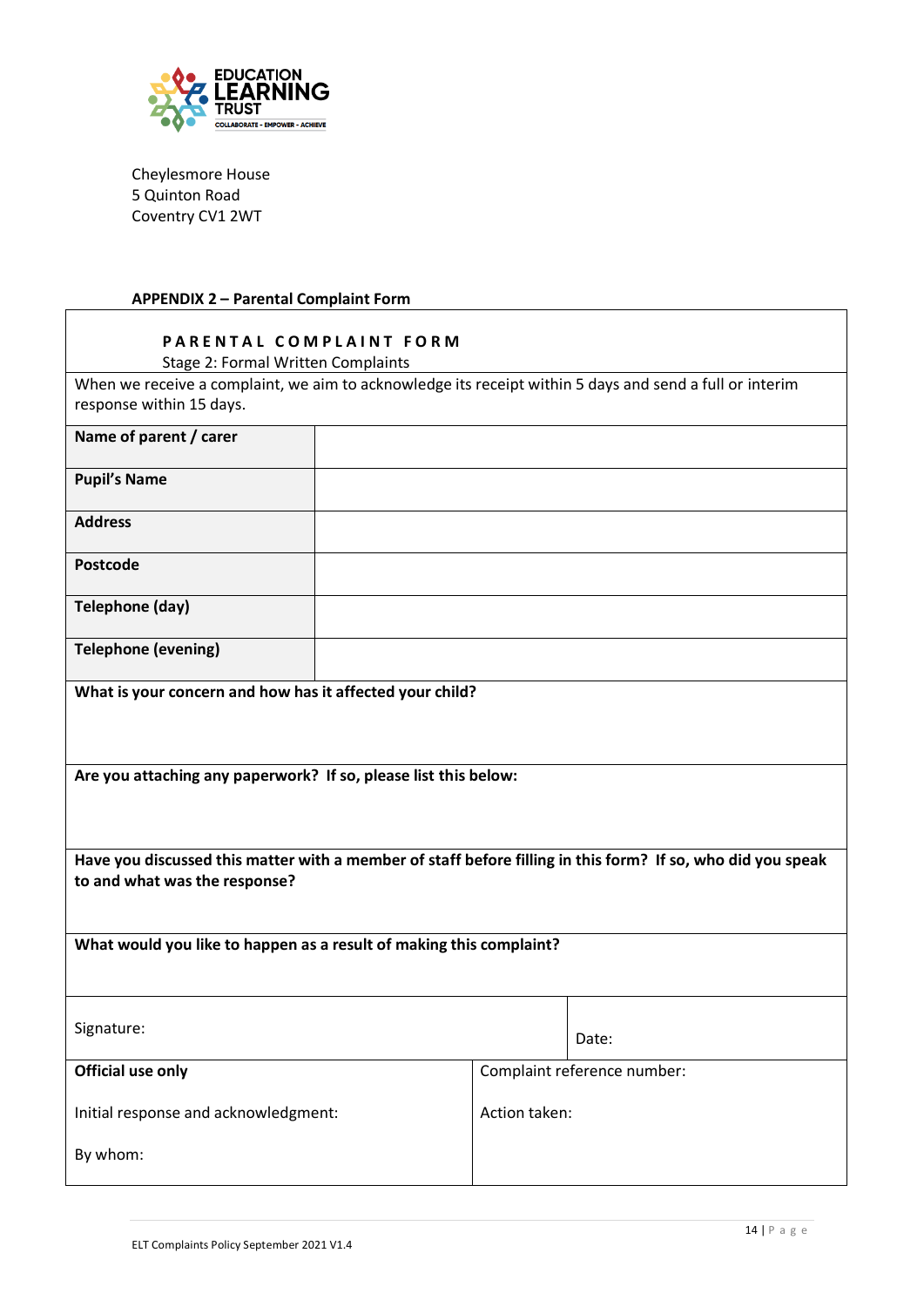

| Date:                     |  |               | Date: |                                                  |  |                                   |   |  |
|---------------------------|--|---------------|-------|--------------------------------------------------|--|-----------------------------------|---|--|
| - -<br>and the control of |  | $\sim$ $\sim$ |       | $\sim$ $\sim$ $\sim$ $\sim$ $\sim$ $\sim$ $\sim$ |  | the company's company's company's | . |  |

All functions of the complaints procedure must adhere to the requirements of the Data Protection Act 2018 and the Freedom of Information Act 2000.

Please complete and return to the school office in a sealed envelope addressed to the Headteacher or relevant person as per Stage 2 of this policy for Written formal complaints

#### <span id="page-15-0"></span>**APPENDIX 3 – School Actions Complaints Pro-Forma**

## **S C H O O L A C T I O N S C O M P L A I N T S P R O – F O R M A**

|                                          | Stage 2: Formal Written Complaints |
|------------------------------------------|------------------------------------|
| Date complaint referred to               |                                    |
| school staff                             |                                    |
| Date complaint referred to               |                                    |
| Headteacher                              |                                    |
| Date complaint                           |                                    |
| acknowledged by letter                   |                                    |
| <b>School's Complaint</b>                | YES / NO                           |
| <b>Procedures forwarded?</b>             |                                    |
| <b>Target date for response</b>          |                                    |
| <b>General nature of</b><br>complaint    |                                    |
| Date of meeting with<br>parent           |                                    |
| <b>Others present at meeting</b>         |                                    |
| <b>Statements attached?</b>              | YES / NO                           |
| <b>Witnesses interviewed</b>             |                                    |
| <b>Date</b>                              |                                    |
| Pupils interviewed in the<br>presence of |                                    |
| Date                                     |                                    |
| <b>Records of correspondence</b>         | YES / NO                           |
| / telephone calls etc.<br>attached?      |                                    |
| Date of notification of                  |                                    |
| decision to parents                      |                                    |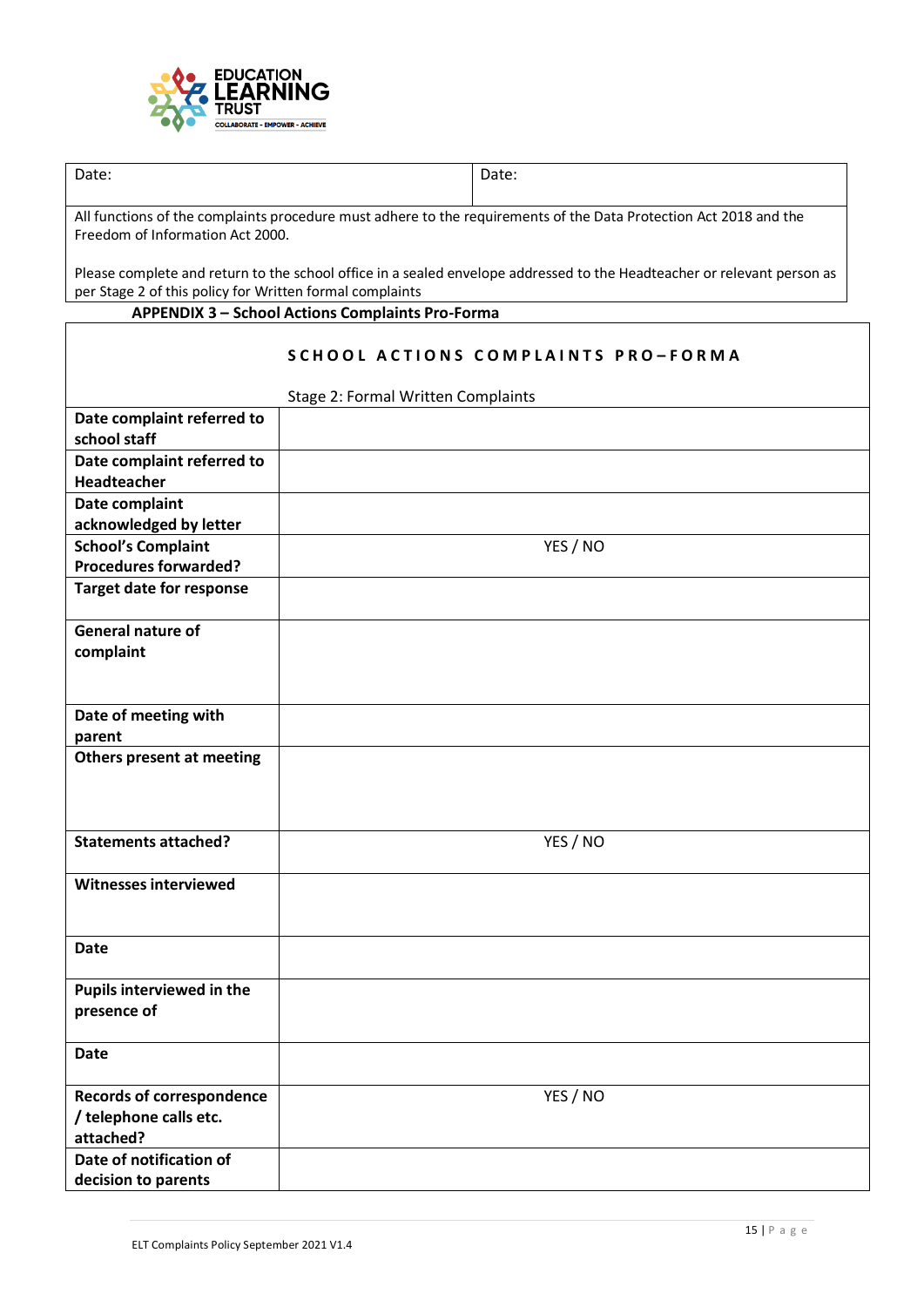

| <b>Written response</b><br>attached?                | YES / NO |
|-----------------------------------------------------|----------|
| Date complaint referred to<br><b>Governing Body</b> |          |
| <b>Third Party Involvement</b>                      |          |

#### <span id="page-16-0"></span>**APPENDIX 4 – School Complaint Review Request Form**

#### SCHOOL COMPLAINT REVIEW REQUEST FORM

Stage 2: Formal Written Complaints

| <b>Complainant Name(s)</b>             |  |  |           |  |  |
|----------------------------------------|--|--|-----------|--|--|
| <b>General nature of complaint</b>     |  |  |           |  |  |
|                                        |  |  |           |  |  |
|                                        |  |  |           |  |  |
| <b>Reasons for Dis-satisfaction at</b> |  |  |           |  |  |
| Stage 2                                |  |  |           |  |  |
|                                        |  |  |           |  |  |
|                                        |  |  |           |  |  |
|                                        |  |  |           |  |  |
|                                        |  |  |           |  |  |
| <b>Desired Outcome</b>                 |  |  |           |  |  |
|                                        |  |  |           |  |  |
|                                        |  |  |           |  |  |
|                                        |  |  |           |  |  |
| Are you attaching any paperwork?       |  |  |           |  |  |
| If so, please list.                    |  |  |           |  |  |
|                                        |  |  |           |  |  |
| <b>Date</b>                            |  |  | Signature |  |  |
| FOR OFFICE USE ONLY                    |  |  |           |  |  |

All functions of the complaints procedure must adhere to the requirements of the Data Protection Act 2018 and the Freedom of Information Act 2000.

**Date Request Received**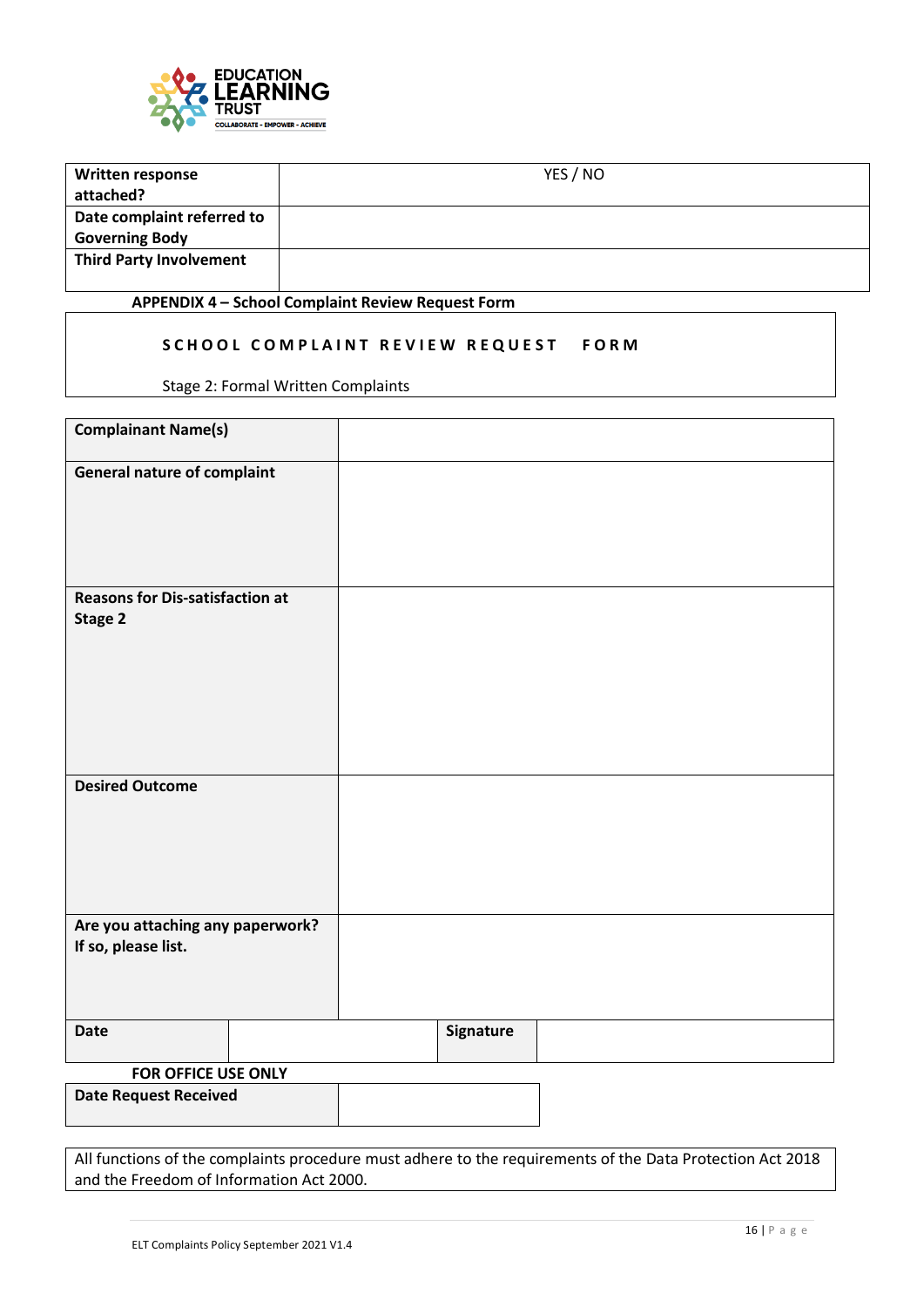

Please complete and return to the school office in a sealed envelope addressed to the Headteacher or relevant person as per Stage 2 of this policy for Written formal complaints

#### <span id="page-17-0"></span>**APPENDIX 5 – Complaints Register**

#### **C O M P L A I N T S R E G I S T E R**

Stage 2: Formal Written Complaints

| Date<br>Received | Name(s) of<br>complainant | Date<br>Acknowledged<br>(within 5 school<br>days of receipt<br>and Complaints<br>Policy forwarded) | <b>Acknowledged By</b> | <b>Meeting Date</b><br>(within 10 days of<br>receipt) | <b>Response Date</b><br>(within 15 days<br>of receipt) | <b>Summary of Issue</b><br>and Response |
|------------------|---------------------------|----------------------------------------------------------------------------------------------------|------------------------|-------------------------------------------------------|--------------------------------------------------------|-----------------------------------------|
|                  |                           |                                                                                                    |                        |                                                       |                                                        |                                         |
|                  |                           |                                                                                                    |                        |                                                       |                                                        |                                         |
|                  |                           |                                                                                                    |                        |                                                       |                                                        |                                         |
|                  |                           |                                                                                                    |                        |                                                       |                                                        |                                         |
|                  |                           |                                                                                                    |                        |                                                       |                                                        |                                         |
|                  |                           |                                                                                                    |                        |                                                       |                                                        |                                         |
|                  |                           |                                                                                                    |                        |                                                       |                                                        |                                         |
|                  |                           |                                                                                                    |                        |                                                       |                                                        |                                         |
|                  |                           |                                                                                                    |                        |                                                       |                                                        |                                         |
|                  |                           |                                                                                                    |                        |                                                       |                                                        |                                         |